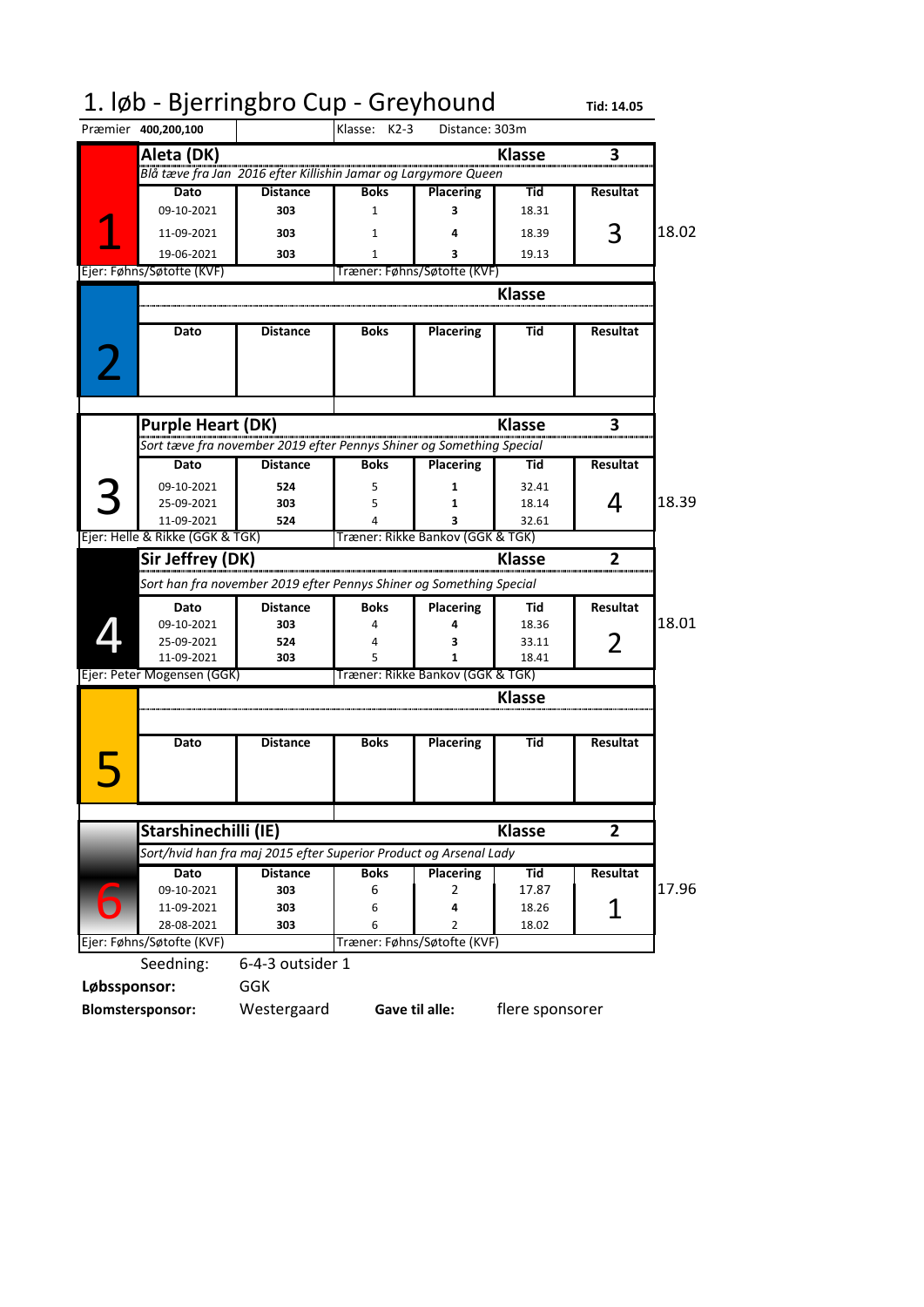| Præmier 275,150,100<br>Klasse: mix<br>Distance: 303m<br>My (DK)<br><b>Klasse</b><br>.<br>Sort/tan tæve mix fra okt 2015 af Chihuahua, Papillon og Tjekkisk Rottehund<br><b>Boks</b><br>Dato<br><b>Distance</b><br><b>Placering</b><br>Tid<br>Resultat<br>09-10-2021<br>303<br>37.23<br>2<br>$\overline{2}$<br>35.53<br>2<br>25-09-2021<br>303<br>35.28<br>2<br>1<br>11-09-2021<br>303<br>34.91<br>2<br>Ejer: Simone Schrøder Falckenberg (GGK)<br>Træner: Simone Schrøder Falckenberg (GGK)<br>Penny Lane (DK)<br><b>Klasse</b><br>Brindle Staffordshire Bullterrier tæve fra Jun 2018<br><b>Placering</b><br>Dato<br><b>Distance</b><br><b>Boks</b><br>Tid<br>Resultat<br>09-10-2021<br>303<br>34.72<br>$\mathbf{1}$<br>1<br>35.09<br>1<br>303<br>25-09-2021<br>$\overline{2}$<br>36.93<br>1<br>11-09-2021<br>303<br><b>NR</b><br><b>NR</b><br>1<br>Ejer: Jannie Rasmussen (GGK)<br>Træner: Jannie Rasmussen (GGK)<br>Ib (Gizmo) (DK)<br><b>Klasse</b><br>Hvid/brun mix han fra jun 2012 af Chihuahua og Jack Russel<br>Dato<br><b>Distance</b><br><b>Boks</b><br><b>Placering</b><br>Resultat<br>Tid<br>11-09-2021<br>303<br>35.48<br>3<br>2<br>3<br>39.21<br>14-08-2021<br>303<br>35.35<br>$\overline{2}$<br>4<br>31-07-2021<br>303<br>2<br>37.63<br>4<br>Ejer: Eva Paulsen (GGK)<br>Træner: Eva Paulsen (GGK)<br><b>Klasse</b><br><b>Distance</b><br><b>Boks</b><br><b>Placering</b><br>Tid<br>Resultat<br>Dato<br>Klasse<br>Placering<br>Dato<br><b>Distance</b><br><b>Boks</b><br>Tid<br>Resultat<br><b>Klasse</b><br><b>Placering</b><br><b>Boks</b><br><b>Resultat</b><br>Dato<br><b>Distance</b><br>Tid<br>Seedning:<br>$2 - 1 - 3$ |                       |  | 2. løb - Bjerringbro Cup - Mix Breed |  | Tid: 14.20 |  |
|----------------------------------------------------------------------------------------------------------------------------------------------------------------------------------------------------------------------------------------------------------------------------------------------------------------------------------------------------------------------------------------------------------------------------------------------------------------------------------------------------------------------------------------------------------------------------------------------------------------------------------------------------------------------------------------------------------------------------------------------------------------------------------------------------------------------------------------------------------------------------------------------------------------------------------------------------------------------------------------------------------------------------------------------------------------------------------------------------------------------------------------------------------------------------------------------------------------------------------------------------------------------------------------------------------------------------------------------------------------------------------------------------------------------------------------------------------------------------------------------------------------------------------------------------------------------------------------------------------------------------------------------|-----------------------|--|--------------------------------------|--|------------|--|
|                                                                                                                                                                                                                                                                                                                                                                                                                                                                                                                                                                                                                                                                                                                                                                                                                                                                                                                                                                                                                                                                                                                                                                                                                                                                                                                                                                                                                                                                                                                                                                                                                                              |                       |  |                                      |  |            |  |
|                                                                                                                                                                                                                                                                                                                                                                                                                                                                                                                                                                                                                                                                                                                                                                                                                                                                                                                                                                                                                                                                                                                                                                                                                                                                                                                                                                                                                                                                                                                                                                                                                                              |                       |  |                                      |  |            |  |
|                                                                                                                                                                                                                                                                                                                                                                                                                                                                                                                                                                                                                                                                                                                                                                                                                                                                                                                                                                                                                                                                                                                                                                                                                                                                                                                                                                                                                                                                                                                                                                                                                                              |                       |  |                                      |  |            |  |
|                                                                                                                                                                                                                                                                                                                                                                                                                                                                                                                                                                                                                                                                                                                                                                                                                                                                                                                                                                                                                                                                                                                                                                                                                                                                                                                                                                                                                                                                                                                                                                                                                                              |                       |  |                                      |  |            |  |
|                                                                                                                                                                                                                                                                                                                                                                                                                                                                                                                                                                                                                                                                                                                                                                                                                                                                                                                                                                                                                                                                                                                                                                                                                                                                                                                                                                                                                                                                                                                                                                                                                                              |                       |  |                                      |  |            |  |
|                                                                                                                                                                                                                                                                                                                                                                                                                                                                                                                                                                                                                                                                                                                                                                                                                                                                                                                                                                                                                                                                                                                                                                                                                                                                                                                                                                                                                                                                                                                                                                                                                                              |                       |  |                                      |  |            |  |
|                                                                                                                                                                                                                                                                                                                                                                                                                                                                                                                                                                                                                                                                                                                                                                                                                                                                                                                                                                                                                                                                                                                                                                                                                                                                                                                                                                                                                                                                                                                                                                                                                                              |                       |  |                                      |  |            |  |
|                                                                                                                                                                                                                                                                                                                                                                                                                                                                                                                                                                                                                                                                                                                                                                                                                                                                                                                                                                                                                                                                                                                                                                                                                                                                                                                                                                                                                                                                                                                                                                                                                                              |                       |  |                                      |  |            |  |
|                                                                                                                                                                                                                                                                                                                                                                                                                                                                                                                                                                                                                                                                                                                                                                                                                                                                                                                                                                                                                                                                                                                                                                                                                                                                                                                                                                                                                                                                                                                                                                                                                                              |                       |  |                                      |  |            |  |
|                                                                                                                                                                                                                                                                                                                                                                                                                                                                                                                                                                                                                                                                                                                                                                                                                                                                                                                                                                                                                                                                                                                                                                                                                                                                                                                                                                                                                                                                                                                                                                                                                                              |                       |  |                                      |  |            |  |
|                                                                                                                                                                                                                                                                                                                                                                                                                                                                                                                                                                                                                                                                                                                                                                                                                                                                                                                                                                                                                                                                                                                                                                                                                                                                                                                                                                                                                                                                                                                                                                                                                                              |                       |  |                                      |  |            |  |
|                                                                                                                                                                                                                                                                                                                                                                                                                                                                                                                                                                                                                                                                                                                                                                                                                                                                                                                                                                                                                                                                                                                                                                                                                                                                                                                                                                                                                                                                                                                                                                                                                                              |                       |  |                                      |  |            |  |
|                                                                                                                                                                                                                                                                                                                                                                                                                                                                                                                                                                                                                                                                                                                                                                                                                                                                                                                                                                                                                                                                                                                                                                                                                                                                                                                                                                                                                                                                                                                                                                                                                                              |                       |  |                                      |  |            |  |
|                                                                                                                                                                                                                                                                                                                                                                                                                                                                                                                                                                                                                                                                                                                                                                                                                                                                                                                                                                                                                                                                                                                                                                                                                                                                                                                                                                                                                                                                                                                                                                                                                                              |                       |  |                                      |  |            |  |
|                                                                                                                                                                                                                                                                                                                                                                                                                                                                                                                                                                                                                                                                                                                                                                                                                                                                                                                                                                                                                                                                                                                                                                                                                                                                                                                                                                                                                                                                                                                                                                                                                                              |                       |  |                                      |  |            |  |
|                                                                                                                                                                                                                                                                                                                                                                                                                                                                                                                                                                                                                                                                                                                                                                                                                                                                                                                                                                                                                                                                                                                                                                                                                                                                                                                                                                                                                                                                                                                                                                                                                                              |                       |  |                                      |  |            |  |
|                                                                                                                                                                                                                                                                                                                                                                                                                                                                                                                                                                                                                                                                                                                                                                                                                                                                                                                                                                                                                                                                                                                                                                                                                                                                                                                                                                                                                                                                                                                                                                                                                                              |                       |  |                                      |  |            |  |
|                                                                                                                                                                                                                                                                                                                                                                                                                                                                                                                                                                                                                                                                                                                                                                                                                                                                                                                                                                                                                                                                                                                                                                                                                                                                                                                                                                                                                                                                                                                                                                                                                                              |                       |  |                                      |  |            |  |
|                                                                                                                                                                                                                                                                                                                                                                                                                                                                                                                                                                                                                                                                                                                                                                                                                                                                                                                                                                                                                                                                                                                                                                                                                                                                                                                                                                                                                                                                                                                                                                                                                                              |                       |  |                                      |  |            |  |
|                                                                                                                                                                                                                                                                                                                                                                                                                                                                                                                                                                                                                                                                                                                                                                                                                                                                                                                                                                                                                                                                                                                                                                                                                                                                                                                                                                                                                                                                                                                                                                                                                                              |                       |  |                                      |  |            |  |
|                                                                                                                                                                                                                                                                                                                                                                                                                                                                                                                                                                                                                                                                                                                                                                                                                                                                                                                                                                                                                                                                                                                                                                                                                                                                                                                                                                                                                                                                                                                                                                                                                                              |                       |  |                                      |  |            |  |
|                                                                                                                                                                                                                                                                                                                                                                                                                                                                                                                                                                                                                                                                                                                                                                                                                                                                                                                                                                                                                                                                                                                                                                                                                                                                                                                                                                                                                                                                                                                                                                                                                                              |                       |  |                                      |  |            |  |
|                                                                                                                                                                                                                                                                                                                                                                                                                                                                                                                                                                                                                                                                                                                                                                                                                                                                                                                                                                                                                                                                                                                                                                                                                                                                                                                                                                                                                                                                                                                                                                                                                                              |                       |  |                                      |  |            |  |
|                                                                                                                                                                                                                                                                                                                                                                                                                                                                                                                                                                                                                                                                                                                                                                                                                                                                                                                                                                                                                                                                                                                                                                                                                                                                                                                                                                                                                                                                                                                                                                                                                                              |                       |  |                                      |  |            |  |
|                                                                                                                                                                                                                                                                                                                                                                                                                                                                                                                                                                                                                                                                                                                                                                                                                                                                                                                                                                                                                                                                                                                                                                                                                                                                                                                                                                                                                                                                                                                                                                                                                                              |                       |  |                                      |  |            |  |
|                                                                                                                                                                                                                                                                                                                                                                                                                                                                                                                                                                                                                                                                                                                                                                                                                                                                                                                                                                                                                                                                                                                                                                                                                                                                                                                                                                                                                                                                                                                                                                                                                                              |                       |  |                                      |  |            |  |
|                                                                                                                                                                                                                                                                                                                                                                                                                                                                                                                                                                                                                                                                                                                                                                                                                                                                                                                                                                                                                                                                                                                                                                                                                                                                                                                                                                                                                                                                                                                                                                                                                                              |                       |  |                                      |  |            |  |
|                                                                                                                                                                                                                                                                                                                                                                                                                                                                                                                                                                                                                                                                                                                                                                                                                                                                                                                                                                                                                                                                                                                                                                                                                                                                                                                                                                                                                                                                                                                                                                                                                                              |                       |  |                                      |  |            |  |
|                                                                                                                                                                                                                                                                                                                                                                                                                                                                                                                                                                                                                                                                                                                                                                                                                                                                                                                                                                                                                                                                                                                                                                                                                                                                                                                                                                                                                                                                                                                                                                                                                                              |                       |  |                                      |  |            |  |
|                                                                                                                                                                                                                                                                                                                                                                                                                                                                                                                                                                                                                                                                                                                                                                                                                                                                                                                                                                                                                                                                                                                                                                                                                                                                                                                                                                                                                                                                                                                                                                                                                                              |                       |  |                                      |  |            |  |
|                                                                                                                                                                                                                                                                                                                                                                                                                                                                                                                                                                                                                                                                                                                                                                                                                                                                                                                                                                                                                                                                                                                                                                                                                                                                                                                                                                                                                                                                                                                                                                                                                                              |                       |  |                                      |  |            |  |
|                                                                                                                                                                                                                                                                                                                                                                                                                                                                                                                                                                                                                                                                                                                                                                                                                                                                                                                                                                                                                                                                                                                                                                                                                                                                                                                                                                                                                                                                                                                                                                                                                                              |                       |  |                                      |  |            |  |
|                                                                                                                                                                                                                                                                                                                                                                                                                                                                                                                                                                                                                                                                                                                                                                                                                                                                                                                                                                                                                                                                                                                                                                                                                                                                                                                                                                                                                                                                                                                                                                                                                                              |                       |  |                                      |  |            |  |
|                                                                                                                                                                                                                                                                                                                                                                                                                                                                                                                                                                                                                                                                                                                                                                                                                                                                                                                                                                                                                                                                                                                                                                                                                                                                                                                                                                                                                                                                                                                                                                                                                                              |                       |  |                                      |  |            |  |
|                                                                                                                                                                                                                                                                                                                                                                                                                                                                                                                                                                                                                                                                                                                                                                                                                                                                                                                                                                                                                                                                                                                                                                                                                                                                                                                                                                                                                                                                                                                                                                                                                                              |                       |  |                                      |  |            |  |
|                                                                                                                                                                                                                                                                                                                                                                                                                                                                                                                                                                                                                                                                                                                                                                                                                                                                                                                                                                                                                                                                                                                                                                                                                                                                                                                                                                                                                                                                                                                                                                                                                                              | $\blacktriangleright$ |  |                                      |  |            |  |
|                                                                                                                                                                                                                                                                                                                                                                                                                                                                                                                                                                                                                                                                                                                                                                                                                                                                                                                                                                                                                                                                                                                                                                                                                                                                                                                                                                                                                                                                                                                                                                                                                                              |                       |  |                                      |  |            |  |
|                                                                                                                                                                                                                                                                                                                                                                                                                                                                                                                                                                                                                                                                                                                                                                                                                                                                                                                                                                                                                                                                                                                                                                                                                                                                                                                                                                                                                                                                                                                                                                                                                                              |                       |  |                                      |  |            |  |
|                                                                                                                                                                                                                                                                                                                                                                                                                                                                                                                                                                                                                                                                                                                                                                                                                                                                                                                                                                                                                                                                                                                                                                                                                                                                                                                                                                                                                                                                                                                                                                                                                                              |                       |  |                                      |  |            |  |
|                                                                                                                                                                                                                                                                                                                                                                                                                                                                                                                                                                                                                                                                                                                                                                                                                                                                                                                                                                                                                                                                                                                                                                                                                                                                                                                                                                                                                                                                                                                                                                                                                                              |                       |  |                                      |  |            |  |
|                                                                                                                                                                                                                                                                                                                                                                                                                                                                                                                                                                                                                                                                                                                                                                                                                                                                                                                                                                                                                                                                                                                                                                                                                                                                                                                                                                                                                                                                                                                                                                                                                                              |                       |  |                                      |  |            |  |
|                                                                                                                                                                                                                                                                                                                                                                                                                                                                                                                                                                                                                                                                                                                                                                                                                                                                                                                                                                                                                                                                                                                                                                                                                                                                                                                                                                                                                                                                                                                                                                                                                                              |                       |  |                                      |  |            |  |
|                                                                                                                                                                                                                                                                                                                                                                                                                                                                                                                                                                                                                                                                                                                                                                                                                                                                                                                                                                                                                                                                                                                                                                                                                                                                                                                                                                                                                                                                                                                                                                                                                                              |                       |  |                                      |  |            |  |
|                                                                                                                                                                                                                                                                                                                                                                                                                                                                                                                                                                                                                                                                                                                                                                                                                                                                                                                                                                                                                                                                                                                                                                                                                                                                                                                                                                                                                                                                                                                                                                                                                                              |                       |  |                                      |  |            |  |

**Løbssponsor:** GGK **Blomstersponsor:** Westergaard

**Gave til alle:** Flere sponsorer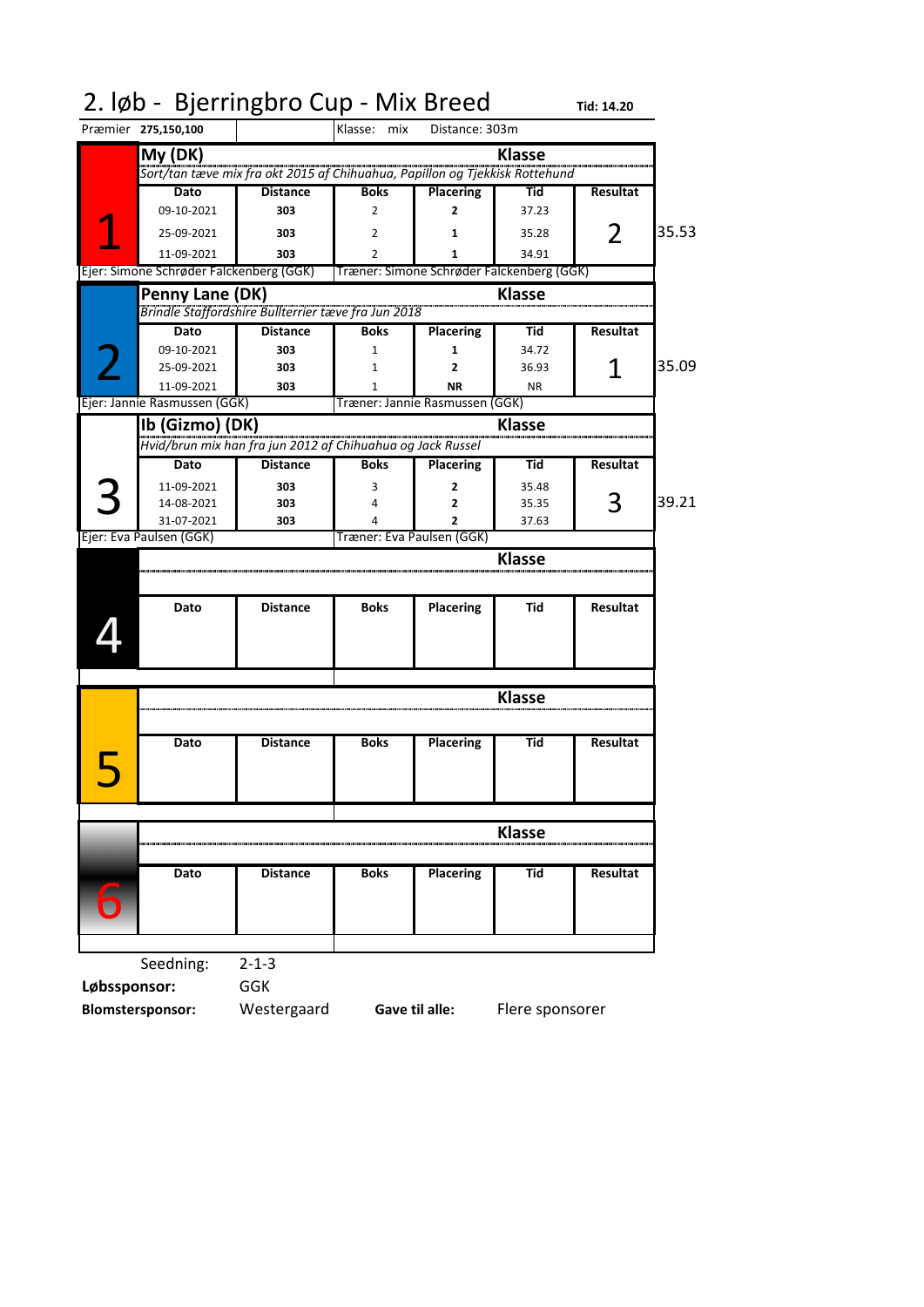#### 3. løb - Golden Run - Whippets Tid: 14.35

|              | Præmier 2000,1000,500                                                |                                                                          | Klasse: Åben | Distance: 750m                   |               |                 |       |
|--------------|----------------------------------------------------------------------|--------------------------------------------------------------------------|--------------|----------------------------------|---------------|-----------------|-------|
|              |                                                                      |                                                                          |              |                                  | <b>Klasse</b> |                 |       |
|              |                                                                      |                                                                          |              |                                  |               |                 |       |
|              | Dato                                                                 | <b>Distance</b>                                                          | <b>Boks</b>  | <b>Placering</b>                 | Tid           | Resultat        |       |
|              |                                                                      |                                                                          |              |                                  |               |                 |       |
|              |                                                                      |                                                                          |              |                                  |               |                 |       |
|              |                                                                      |                                                                          |              |                                  |               |                 |       |
|              |                                                                      |                                                                          |              |                                  |               |                 |       |
|              | <b>CWR Amanda (DK)</b>                                               |                                                                          |              |                                  | <b>Klasse</b> |                 |       |
|              |                                                                      | .<br>Sort tæve fra jan 2019 efter Wilson Supersonic og Devaj 1976 Taifun |              |                                  |               |                 |       |
|              | Dato                                                                 | <b>Distance</b>                                                          | <b>Boks</b>  | <b>Placering</b>                 | Tid           | Resultat        |       |
|              | 25-09-2021                                                           | 303                                                                      | 2            | 2                                | 19.44         |                 |       |
|              | 11-09-2021                                                           | 524                                                                      | 2            | 1                                | 34.04         | $\overline{2}$  | 50.14 |
|              | 28-08-2021                                                           | 303                                                                      | 3            | 1                                | 19.01         |                 |       |
|              | Ejer: Dan Mathiesen (GGK)                                            |                                                                          |              | Træner: Dan Mathiesen (GGK)      |               |                 |       |
|              |                                                                      |                                                                          |              |                                  | <b>Klasse</b> |                 |       |
|              |                                                                      |                                                                          |              |                                  |               |                 |       |
|              |                                                                      |                                                                          | <b>Boks</b>  |                                  | Tid           | <b>Resultat</b> |       |
|              | Dato                                                                 | <b>Distance</b>                                                          |              | <b>Placering</b>                 |               |                 |       |
|              |                                                                      |                                                                          |              |                                  |               |                 |       |
|              |                                                                      |                                                                          |              |                                  |               |                 |       |
|              |                                                                      |                                                                          |              |                                  |               |                 |       |
|              | <b>Flying Super Kid (FI)</b>                                         |                                                                          |              |                                  | <b>Klasse</b> |                 |       |
|              |                                                                      |                                                                          |              |                                  |               |                 |       |
|              | Brindle han fra feb 2016 efter Wilson Supersonic og Maxwin Hulabaloo |                                                                          |              |                                  |               |                 |       |
|              |                                                                      |                                                                          |              |                                  |               |                 |       |
|              | Dato                                                                 | <b>Distance</b>                                                          | <b>Boks</b>  | <b>Placering</b>                 | Tid           | <b>Resultat</b> |       |
|              | 09-10-2021                                                           | 303                                                                      |              | 1                                | 19.24         |                 |       |
|              | 25-09-2021                                                           | 303                                                                      | 5            | 1                                | 19.03         | 3               | 50.98 |
|              | 11-09-2021                                                           | 524                                                                      |              | $\overline{2}$                   | 34.30         |                 |       |
|              | Ejer: Helle & Rikke (GGK & TGK)                                      |                                                                          |              | Træner: Rikke Bankov (GGK & TGK) |               |                 |       |
|              |                                                                      |                                                                          |              |                                  | <b>Klasse</b> |                 |       |
|              |                                                                      |                                                                          |              |                                  |               |                 |       |
|              |                                                                      |                                                                          |              |                                  |               |                 |       |
|              | <b>Dato</b>                                                          | <b>Distance</b>                                                          | <b>Boks</b>  | <b>Placering</b>                 | Tid           | <b>Resultat</b> |       |
|              |                                                                      |                                                                          |              |                                  |               |                 |       |
|              |                                                                      |                                                                          |              |                                  |               |                 |       |
|              |                                                                      |                                                                          |              |                                  |               |                 |       |
|              | <b>Steel Success Rita (SV)</b>                                       |                                                                          |              |                                  | <b>Klasse</b> |                 |       |
|              |                                                                      | Blå tæve fra sep 2015 efter Wilson Supersonic og Axrace`s Darjeeling     |              |                                  |               |                 |       |
|              | Dato                                                                 | <b>Distance</b>                                                          | <b>Boks</b>  | <b>Placering</b>                 | Tid           | <b>Resultat</b> |       |
|              | 09-10-2021                                                           | 303                                                                      | 6            | 2                                | 19.45         |                 |       |
|              | 25-09-2021                                                           | 303                                                                      | 6            | 3                                | 19.38         |                 |       |
|              | 11-09-2021                                                           | 303                                                                      | 6            | $\mathbf{1}$                     | 19.54         | 1               |       |
|              | Ejer: Simone og Rikke (GGK & TGK)                                    |                                                                          |              | Træner: Rikke Bankov (GGK & TGK) |               |                 | 50.04 |
|              | Seedning:                                                            | $2 - 4 - 6$                                                              |              |                                  |               |                 |       |
| Løbssponsor: |                                                                      | <b>GGK</b>                                                               |              |                                  |               |                 |       |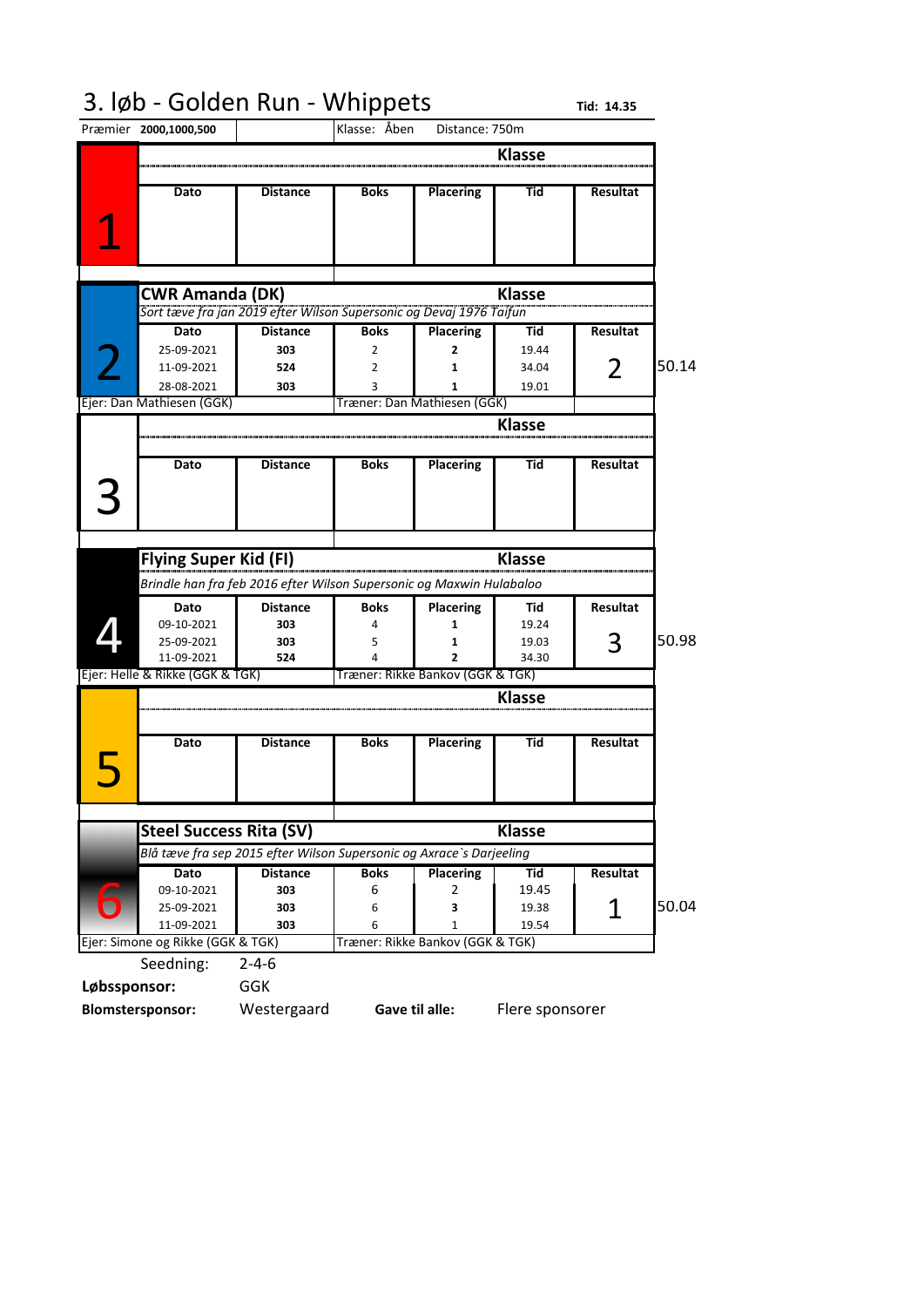| 4. løb - Bjerringbro Cup Whippets                                              |               | Tid: 14.50      |       |
|--------------------------------------------------------------------------------|---------------|-----------------|-------|
| Klasse: 20+<br>Præmier 275,150,100<br>Distance: 303m                           |               |                 |       |
| <b>Sunshine Reggae (DE)</b>                                                    | <b>Klasse</b> | 20              |       |
| Brindle/Hvid tæve fra maj 2016 efter Dwayne Delayah Synergy og Harropine Daggy |               |                 |       |
| <b>Distance</b><br><b>Boks</b><br><b>Dato</b><br><b>Placering</b>              | Tid           | <b>Resultat</b> |       |
| 09-10-2021<br>303<br>1<br>3                                                    | 21.94         |                 | 22.44 |
| 25-09-2021<br>303<br>2                                                         | 21.97         | 3               |       |
| 11-09-2021<br>303<br>$\overline{2}$<br>3                                       | 21.55         |                 |       |
| Ejer: Tom Koch (GGK)<br>Træner: Tom Koch (GGK)                                 |               |                 |       |
| <b>Aaniston f. Classified (SV)</b>                                             | <b>Klasse</b> | 22              |       |
| Fawn/hvid tæve fra juni 2019 efter Purple Rain og New Beginnings               |               |                 |       |
| <b>Distance</b><br>Dato<br><b>Boks</b><br><b>Placering</b>                     | Tid           | <b>Resultat</b> |       |
| 09-10-2021<br>303<br>3<br>2                                                    | 21.93         |                 |       |
| 11-09-2021<br>303<br>2<br>3                                                    | 22.36         | 1               | 21.90 |
| 28-08-2021<br>303<br>2<br>3                                                    | 21.94         |                 |       |
| Ejer: Helle Nielsen (GGK)<br>Træner: Helle Nielsen (GGK)                       |               |                 |       |
| PhiPhi (DK)                                                                    | <b>Klasse</b> | 23              |       |
| Sort/Hvid tæve fra marts 2019 efter Twist of Lemon og Magic Star               |               |                 |       |
| <b>Distance</b><br><b>Placering</b><br>Dato<br><b>Boks</b>                     | Tid           | <b>Resultat</b> |       |
|                                                                                |               |                 | 21.93 |
|                                                                                |               | 2               |       |
|                                                                                |               |                 |       |
| Træner: Maj-Britt Johansen (GGK)<br>Ejer: Maj-Britt Johansen (GGK)             |               |                 |       |
|                                                                                | <b>Klasse</b> |                 |       |
|                                                                                |               |                 |       |
| Dato<br><b>Distance</b><br><b>Boks</b><br><b>Placering</b>                     | Tid           | <b>Resultat</b> |       |
|                                                                                |               |                 |       |
|                                                                                |               |                 |       |
|                                                                                |               |                 |       |
|                                                                                |               |                 |       |
|                                                                                | Klasse        |                 |       |
|                                                                                |               |                 |       |
| <b>Distance</b><br><b>Boks</b><br><b>Placering</b><br>Dato                     | Tid           | Resultat        |       |
|                                                                                |               |                 |       |
|                                                                                |               |                 |       |
|                                                                                |               |                 |       |

|             |                 |             |                  | <b>Klasse</b> |          |
|-------------|-----------------|-------------|------------------|---------------|----------|
| <b>Dato</b> | <b>Distance</b> | <b>Boks</b> | <b>Placering</b> | Гid           | Resultat |
|             |                 |             |                  |               |          |
|             |                 |             |                  |               |          |
|             |                 |             |                  |               |          |

Seedning: 1-2-3 **Løbssponsor:** GGK

**Blomstersponsor:** Westergaard

**Gave til alle:** Flere sponsorer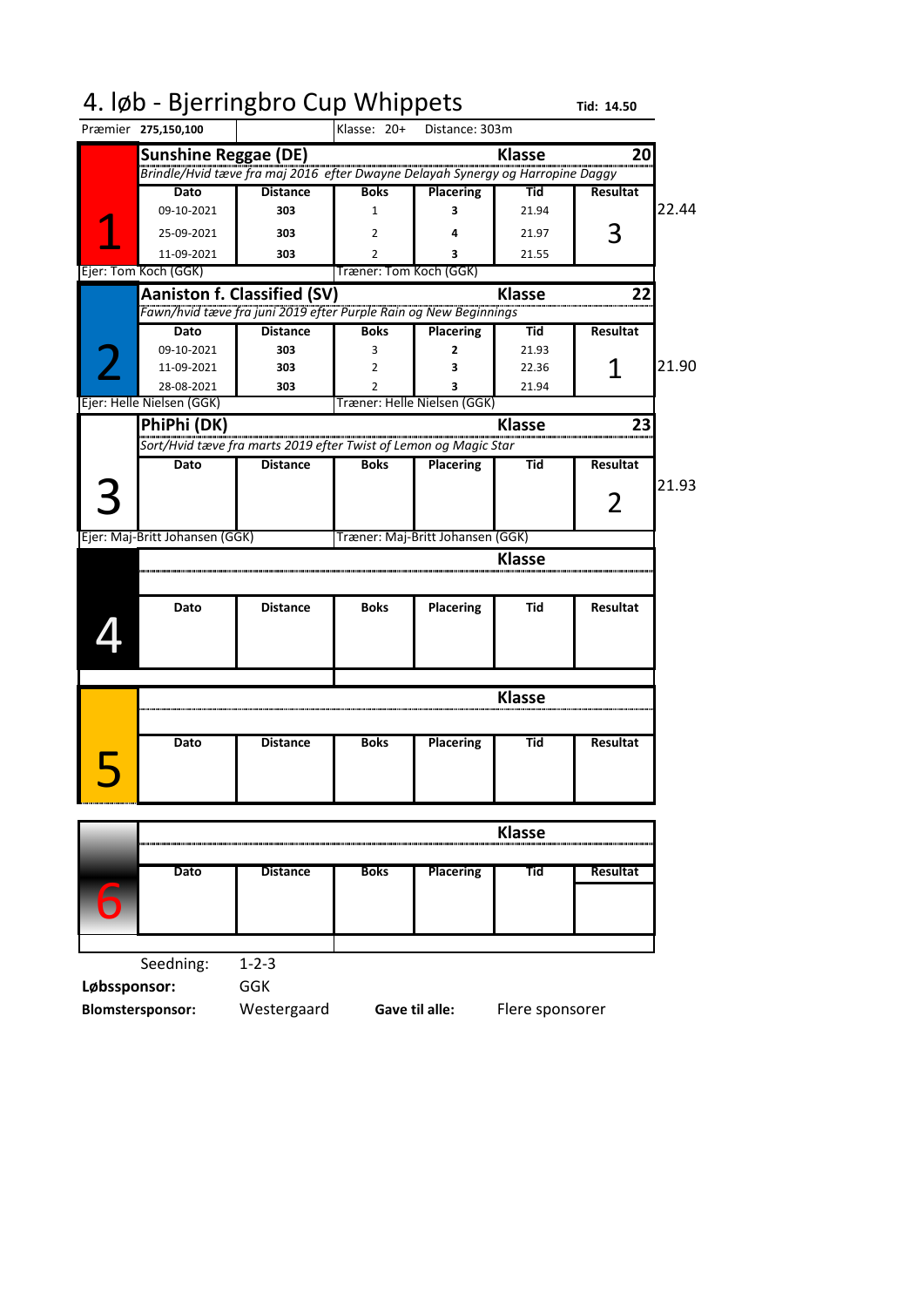#### 5. løb Golden Run Greyhounds **Tid: 15.05**

Præmier **2000,1000,500 Klasse Dato Distance Boks Placering Tid Resultat Klasse Dato Distance Boks Placering Tid Resultat Klasse Dato Distance Boks Placering Tid Resultat** 09-10-2021 **524** 2 **1** 32.27 47.47 11-09-2021 **524** 4 **1** 31.60 **28-08-2021 524** 4 **2 2** 31.88<br>**Eier: Føhns/Søtofte (KVF) Træner: Føhns/Søtofte (KVF) Klasse Dato Distance Boks Placering Tid Resultat** 09-10-2021 **524** 4 **2** 32.28 47.36 11-09-2021 **524** 6 **2** 32.14 28-08-2021 **303** 4 **1** 18.41 **Klasse Dato Distance Boks Placering Tid Resultat** 11-09-2021 **524** 5 **3** 33.30 47.74 28-08-2021 **303** 3 **5** 17.76 03-07-2021 **524** 1 **1** 32.96 **Klasse Dato Distance Boks Placering Tid Resultat**<br>09-10-2021 524 6 3 32.32 09-10-2021 **524** 6 3 32.32 47.22 25-09-2021 **524** 6 **2** 31.97 11-09-2021 **524** 6 1 32.23 Seedning: 3-6-4 **Løbssponsor:** GGK **Blomstersponsor:** Westergaard Klasse: Åbent Distance: 750m 1 2 3 **Ballinakill Ian (IE)** *Sort han fra marts 2019 efter Laughil Blake og Rockhurst Pearl* 3 Ejer: Føhns/Søtofte (KVF) Træner: Føhns/Søtofte (KVF) 4 **Liam (DK)** *Brindle han fra november 2019 efter Killishin Jamar og Pennys Buttercup* 2 Ejer: Føhns/Søtofte (KVF) Træner: Føhns/Søtofte (KVF) 5 **Nyx (DK)** *Fawn tæve fra november 2019 efter Killishin Jamar og Pennys Buttercup* 4 Ejer: Marianne Mamsen (KVF) Træner: Føhns/Søtofte (KVF) **Gave til alle:** Flere sponsorer 6 **Rise and Shine (DK)** *Sort tæve fra november 2019 efter Pennys Shiner og Something Special*  1 Rikke & Helle (GGK&TGK) Træner: Rikke Bankov (GGK & TGK)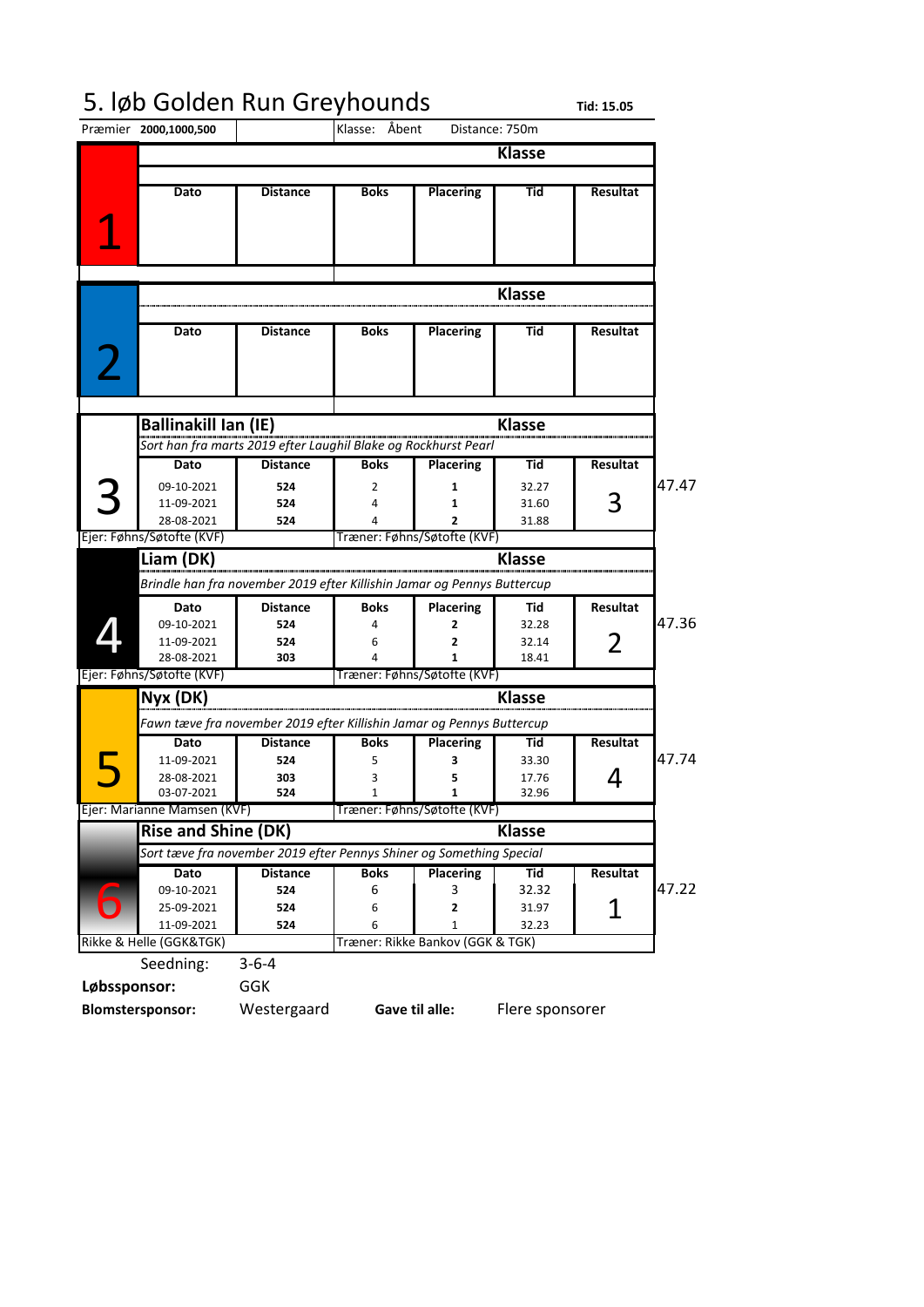### 6. løb Silver Run Whippet Tid: 15.20

|              | Præmier 1000,500,250              |                                                                               | Klasse: Åben            | Distance: 750m                      |                |                 |       |
|--------------|-----------------------------------|-------------------------------------------------------------------------------|-------------------------|-------------------------------------|----------------|-----------------|-------|
|              | <b>Kind of Love</b>               |                                                                               |                         |                                     | <b>Klasse</b>  |                 |       |
|              |                                   | -<br>Brindle/hvid tæve fra mar 2020 efter Twist of Lemon og Circus Circle     |                         |                                     |                |                 |       |
|              | Dato                              | <b>Distance</b>                                                               | <b>Boks</b>             | <b>Placering</b>                    | Tid            | <b>Resultat</b> |       |
|              | 09-10-2021                        | 303                                                                           | 2                       | 3                                   | 21.59          |                 | 60.97 |
|              | 25-09-2021                        | 303                                                                           | 1                       | 2                                   | 21.48          | 3               |       |
|              | 11-09-2021                        | 303                                                                           | $\mathbf{1}$            | 4                                   | 21.55          |                 |       |
|              | Ejer: Ulla Hass (GGK)             |                                                                               | Træner: Ulla Hass (GGK) |                                     |                |                 |       |
|              |                                   |                                                                               |                         |                                     | <b>Klasse</b>  |                 |       |
|              |                                   |                                                                               |                         |                                     |                |                 |       |
|              | Dato                              | <b>Distance</b>                                                               | <b>Boks</b>             | <b>Placering</b>                    | Tid            | Resultat        |       |
|              |                                   |                                                                               |                         |                                     |                |                 |       |
|              |                                   |                                                                               |                         |                                     |                |                 |       |
|              |                                   |                                                                               |                         |                                     |                |                 |       |
|              | Danish Fairytale (DK)             |                                                                               |                         |                                     | <b>Klasse</b>  |                 |       |
|              |                                   | Brindle/hvid han fra Jan 2018 efter Maximus d l'Eden d'Isawan og Showtime     |                         |                                     |                |                 |       |
|              | Dato                              | <b>Distance</b>                                                               | <b>Boks</b>             | <b>Placering</b>                    | Tid            | <b>Resultat</b> |       |
|              | 09-10-2021                        | 303                                                                           | 4                       | 1                                   | 21.88          |                 | 57.06 |
|              | 25-09-2021                        | 303                                                                           | 4                       | З                                   | 21.92          |                 |       |
|              | 11-09-2021                        | 303                                                                           | 3                       | 5                                   | 22,18          |                 |       |
|              | Ejer: Maj-Britt Johansen (GGK)    |                                                                               |                         | Træner: Maj-Britt Johansen (GGK)    |                |                 |       |
|              |                                   |                                                                               |                         |                                     | <b>Klasse</b>  |                 |       |
|              |                                   |                                                                               |                         |                                     |                |                 |       |
|              |                                   |                                                                               |                         |                                     |                |                 |       |
|              | Dato                              | <b>Distance</b>                                                               | <b>Boks</b>             | <b>Placering</b>                    | Tid            | <b>Resultat</b> |       |
|              |                                   |                                                                               |                         |                                     |                |                 |       |
|              |                                   |                                                                               |                         |                                     |                |                 |       |
|              |                                   |                                                                               |                         |                                     |                |                 |       |
|              |                                   |                                                                               |                         |                                     |                |                 |       |
|              |                                   |                                                                               |                         |                                     | <b>Klasse</b>  |                 |       |
|              |                                   |                                                                               |                         |                                     |                |                 |       |
|              | Dato                              | <b>Distance</b>                                                               | <b>Boks</b>             | <b>Placering</b>                    | Tid            | <b>Resultat</b> |       |
|              |                                   |                                                                               |                         |                                     |                |                 |       |
|              |                                   |                                                                               |                         |                                     |                |                 |       |
|              |                                   |                                                                               |                         |                                     |                |                 |       |
|              | Got it (DK)                       |                                                                               |                         |                                     | <b>Klasse</b>  |                 |       |
|              |                                   | Blue Brindle han fra sep 2019 efter Dandy II of Gentle Mind and Daring Design |                         |                                     |                |                 |       |
|              | Dato                              | <b>Distance</b>                                                               | <b>Boks</b>             | <b>Placering</b>                    | Tid            | Resultat        |       |
|              | 09-10-2021                        | 303                                                                           | 6                       | 2                                   | 21.46          |                 |       |
|              | 25-09-2021<br>11-09-2021          | 303<br>303                                                                    | 6<br>6                  | 1<br>3                              | 21.40<br>21.54 | 2               | 57.66 |
|              | Ejer: Sabine Varming Cheyne (GGK) |                                                                               |                         | Træner: Sabine Varming Cheyne (GGK) |                |                 |       |
|              | Seedning:                         | $3 - 6 - 1$                                                                   |                         |                                     |                |                 |       |
| Løbssponsor: |                                   | <b>GGK</b>                                                                    |                         |                                     |                |                 |       |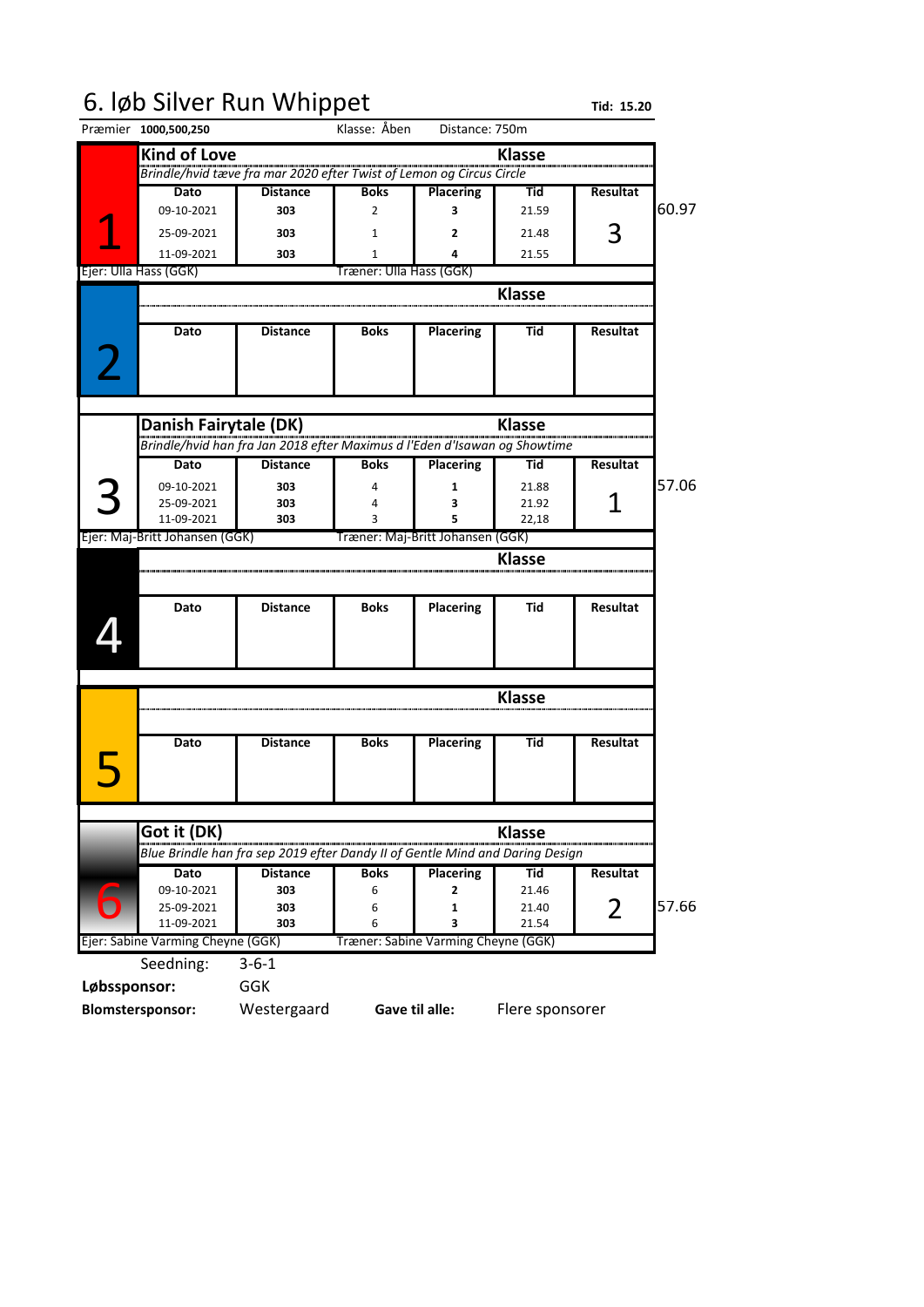## 7. løb - Bjerringbro Cup - Whippet rid: 15.35

|              | Præmier 400,200,100                    |                                                                                                  | Klasse: K8-11 Distance: 303m      |                       |                               |                       |       |
|--------------|----------------------------------------|--------------------------------------------------------------------------------------------------|-----------------------------------|-----------------------|-------------------------------|-----------------------|-------|
|              |                                        |                                                                                                  |                                   |                       | <b>Klasse</b>                 |                       |       |
|              | Dato                                   | <b>Distance</b>                                                                                  | <b>Boks</b>                       | <b>Placering</b>      | Tid                           | <b>Resultat</b>       |       |
|              | Tais (BE)<br>Dato<br>25-09-2021        | Fawn han fra jan 2020 efter Wilson Supersonic og Old Road's Loopy Lady<br><b>Distance</b><br>303 | <b>Boks</b><br>3                  | <b>Placering</b><br>2 | <b>Klasse</b><br>Tid<br>20.35 | 11<br><b>Resultat</b> |       |
|              | 11-09-2021<br>28-08-2021               | 303<br>303                                                                                       | 2<br>3                            | 2<br>2                | 20.56<br>19.97                | <b>NR</b>             |       |
|              | Ejer: Rikke Bankov (GGK & TGK)         |                                                                                                  | Træner: Rikke Bankov (GGK & TGK)  |                       |                               |                       |       |
|              |                                        |                                                                                                  |                                   |                       | <b>Klasse</b>                 |                       |       |
|              |                                        |                                                                                                  |                                   |                       |                               |                       |       |
|              | Dato                                   | <b>Distance</b>                                                                                  | <b>Boks</b>                       | <b>Placering</b>      | Tid                           | <b>Resultat</b>       |       |
|              |                                        |                                                                                                  |                                   |                       |                               |                       |       |
|              | <b>Ripley (DK)</b>                     |                                                                                                  |                                   |                       | <b>Klasse</b>                 |                       |       |
|              |                                        | Gul tæve fra aug 2016 efter Wilson Supersonic og Pepsi Bell                                      |                                   |                       |                               |                       |       |
|              | Dato                                   | <b>Distance</b>                                                                                  | <b>Boks</b>                       | <b>Placering</b>      | Tid                           | <b>Resultat</b>       |       |
|              | 09-10-2021<br>25-09-2021               | 303<br>303                                                                                       | 3<br>3                            | 3<br>2                | 19.48<br>19.27                |                       | 19.59 |
|              | 11-09-2021                             | 524                                                                                              | 3                                 | 3                     | 34.40                         | 2                     |       |
|              | Ejer: Rikke Bankov (GGK & TGK)         |                                                                                                  | Træner: Rikke Bankov (GGK & TGK)  |                       |                               |                       |       |
|              | <b>CWR Alfie (DK)</b>                  |                                                                                                  |                                   |                       | <b>Klasse</b>                 |                       |       |
|              |                                        |                                                                                                  |                                   |                       |                               |                       |       |
|              | <b>Dato</b>                            | Sort han fra jan 2019 efter Wilson Supersonic og Devaj 1976 Taifun<br><b>Distance</b>            | <b>Boks</b>                       | <b>Placering</b>      | Tid                           | <b>Resultat</b>       |       |
|              | 25-09-2021                             | 303                                                                                              | 5                                 | 1                     | 19.43                         |                       |       |
|              | 11-09-2021<br>28-08-2021               | 303<br>303                                                                                       | 4<br>5                            | 5<br>3                | 19.47<br>19.17                | 1                     | 18.93 |
|              | Ejer: Ann Vibeke Andersen (GGK)        |                                                                                                  | Træner: Ann Vibeke Andersen (GGK) |                       |                               |                       |       |
|              | <b>Black Twister (DK)</b>              |                                                                                                  |                                   |                       | <b>Klasse</b>                 | 11                    |       |
|              |                                        | Sort tæve fra okt. 2015 efter Wilson Supersonic og Pepsi Bell                                    |                                   |                       |                               |                       |       |
|              | <b>Dato</b>                            | <b>Distance</b>                                                                                  | <b>Boks</b>                       | <b>Placering</b>      | Tid                           | Resultat              |       |
|              | 09-10-2021<br>25-09-2021<br>11-09-2021 | 303<br>303<br>303                                                                                | 6<br>6<br>5                       | 4<br>1<br>3           | 19.95<br>19.74<br>19.92       | 3                     | 19.75 |
|              | Ejer: Tom Koch (GGK)                   |                                                                                                  | Træner: Tom Koch (GGK)            |                       |                               |                       |       |
|              | Seedning:                              | $5 - 4 - 6$                                                                                      |                                   |                       |                               |                       |       |
| Løbssponsor: |                                        | <b>GGK</b>                                                                                       |                                   |                       |                               |                       |       |
|              | <b>Blomstersponsor:</b>                | Westergaard                                                                                      |                                   | Gave til alle:        | Flere sponsorer               |                       |       |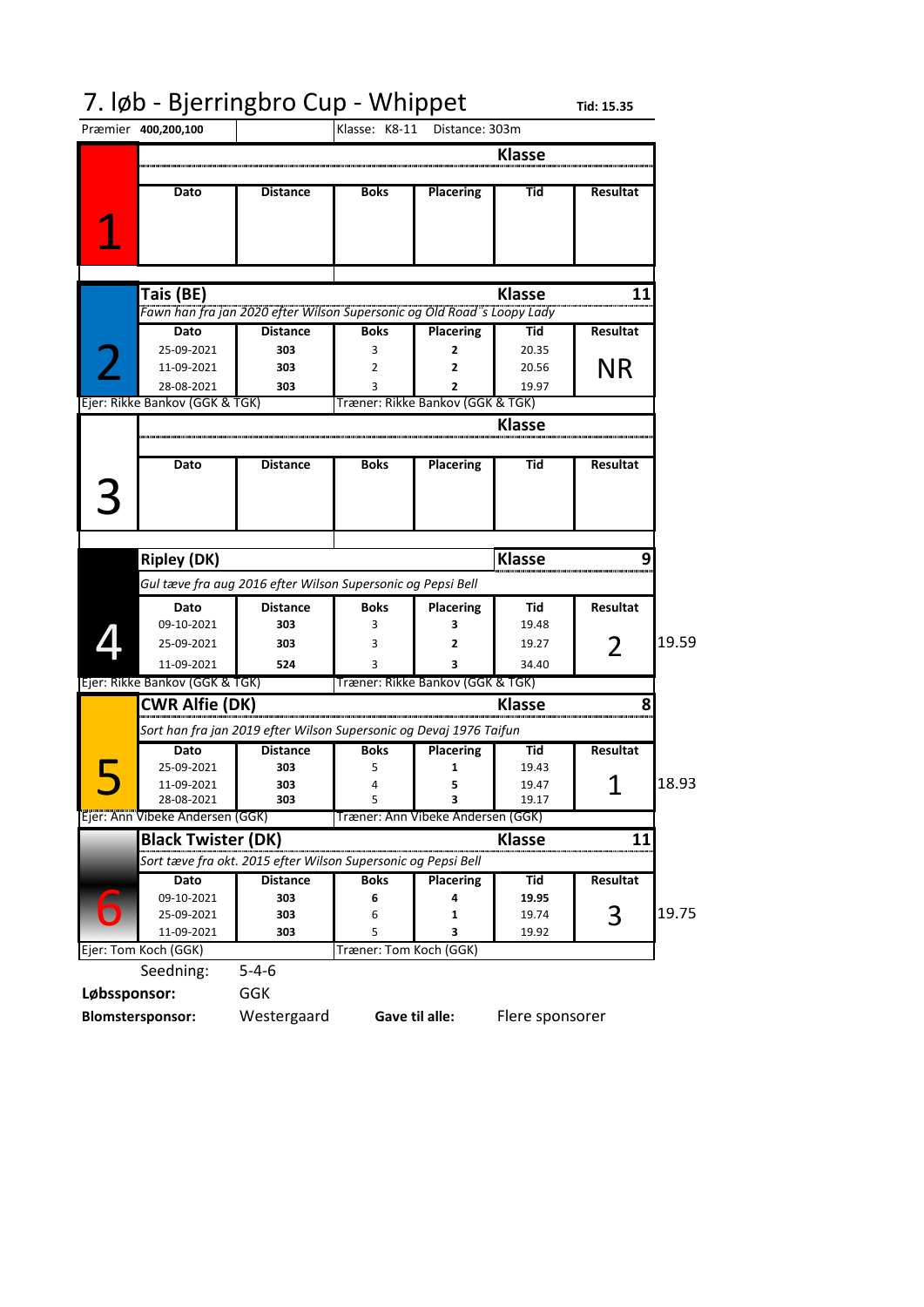|              |                             | 8 løb - Bjerringbro Cup Mix Breed           |                          |                               |                | Tid: 15.50      |       |
|--------------|-----------------------------|---------------------------------------------|--------------------------|-------------------------------|----------------|-----------------|-------|
|              | Præmier 275,150,100         |                                             | Klasse:<br>Mix           | Distance: 303m                |                |                 |       |
|              | Laban (DK)                  |                                             |                          |                               | <b>Klasse</b>  |                 |       |
|              |                             | Lys Golden Retriever han fra januar 2019    |                          |                               |                |                 |       |
|              | Dato                        | <b>Distance</b>                             | <b>Boks</b>              | <b>Placering</b>              | Tid            | Resultat        |       |
|              | 09-10-2021                  | 303                                         | 1                        | 1                             | 25.36          |                 |       |
|              | 25-09-2021                  | 303                                         | 2                        | 1                             | 25.29          | 1               | 24.96 |
|              | Ejer: Jan Jensen (GGK)      |                                             | Træner: Jan Jensen (GGK) |                               |                |                 |       |
|              |                             |                                             |                          |                               |                |                 |       |
|              | Haley (DK)                  |                                             |                          |                               | <b>Klasse</b>  |                 |       |
|              |                             | Black/Tan Chodsky Pes tæve fra oktober 2018 |                          |                               |                |                 |       |
|              | Dato                        | <b>Distance</b>                             | <b>Boks</b>              | <b>Placering</b>              | Tid            | <b>Resultat</b> |       |
|              | 09-10-2021                  | 303                                         | 3                        | 3                             | 26.87          |                 | 26.78 |
|              | 25-09-2021<br>11-09-2021    | 303<br>303                                  | 4<br>$\overline{2}$      | з<br>2                        | 26.68<br>26.70 | З               |       |
|              | Ejer: Louise Jensen (GGK)   |                                             |                          | Træner: Louise Jensen (GGK)   |                |                 |       |
|              |                             |                                             |                          |                               |                |                 |       |
|              |                             |                                             |                          |                               | <b>Klasse</b>  |                 |       |
|              | Dato                        | <b>Distance</b>                             | <b>Boks</b>              | <b>Placering</b>              | Tid            | <b>Resultat</b> |       |
|              |                             |                                             |                          |                               |                |                 |       |
|              |                             |                                             |                          |                               |                |                 |       |
|              |                             |                                             |                          |                               |                |                 |       |
|              |                             |                                             |                          |                               |                |                 |       |
|              |                             |                                             |                          |                               | <b>Klasse</b>  |                 |       |
|              |                             |                                             |                          |                               |                |                 |       |
|              | Dato                        | <b>Distance</b>                             | <b>Boks</b>              | <b>Placering</b>              | Tid            | Resultat        |       |
|              |                             |                                             |                          |                               |                |                 |       |
|              |                             |                                             |                          |                               |                |                 |       |
|              |                             |                                             |                          |                               |                |                 |       |
|              |                             |                                             |                          |                               |                |                 |       |
|              |                             |                                             |                          |                               |                |                 |       |
|              | Freja (DK)                  |                                             |                          |                               | <b>Klasse</b>  |                 |       |
|              |                             | Sort Labrador tæve fra Sept. 2017           |                          |                               |                |                 |       |
|              | Dato                        | <b>Distance</b>                             | <b>Boks</b>              | <b>Placering</b>              | Tid            | <b>Resultat</b> |       |
|              | 09-10-2021                  | 303                                         | 5                        | 2                             | 26.66          |                 |       |
|              | 25-09-2021                  | 303                                         | 6                        |                               | 25.96          | $\overline{2}$  |       |
|              | 11-09-2021                  | 303                                         | 6                        | 1                             | 25.18          |                 |       |
|              | Ejer: Betty Mikkelsen (GGK) |                                             |                          | Træner: Betty Mikkelsen (GGK) |                |                 |       |
|              |                             |                                             |                          |                               | <b>Klasse</b>  |                 |       |
|              |                             |                                             |                          |                               |                |                 | 25.92 |
|              | Dato                        | <b>Distance</b>                             | <b>Boks</b>              | <b>Placering</b>              | Tid            | Resultat        |       |
|              |                             |                                             |                          |                               |                |                 |       |
| b            |                             |                                             |                          |                               |                |                 |       |
|              |                             |                                             |                          |                               |                |                 |       |
|              | Seedning:                   | $1 - 5 - 2$                                 |                          |                               |                |                 |       |
| Løbssponsor: |                             | GGK                                         |                          |                               |                |                 |       |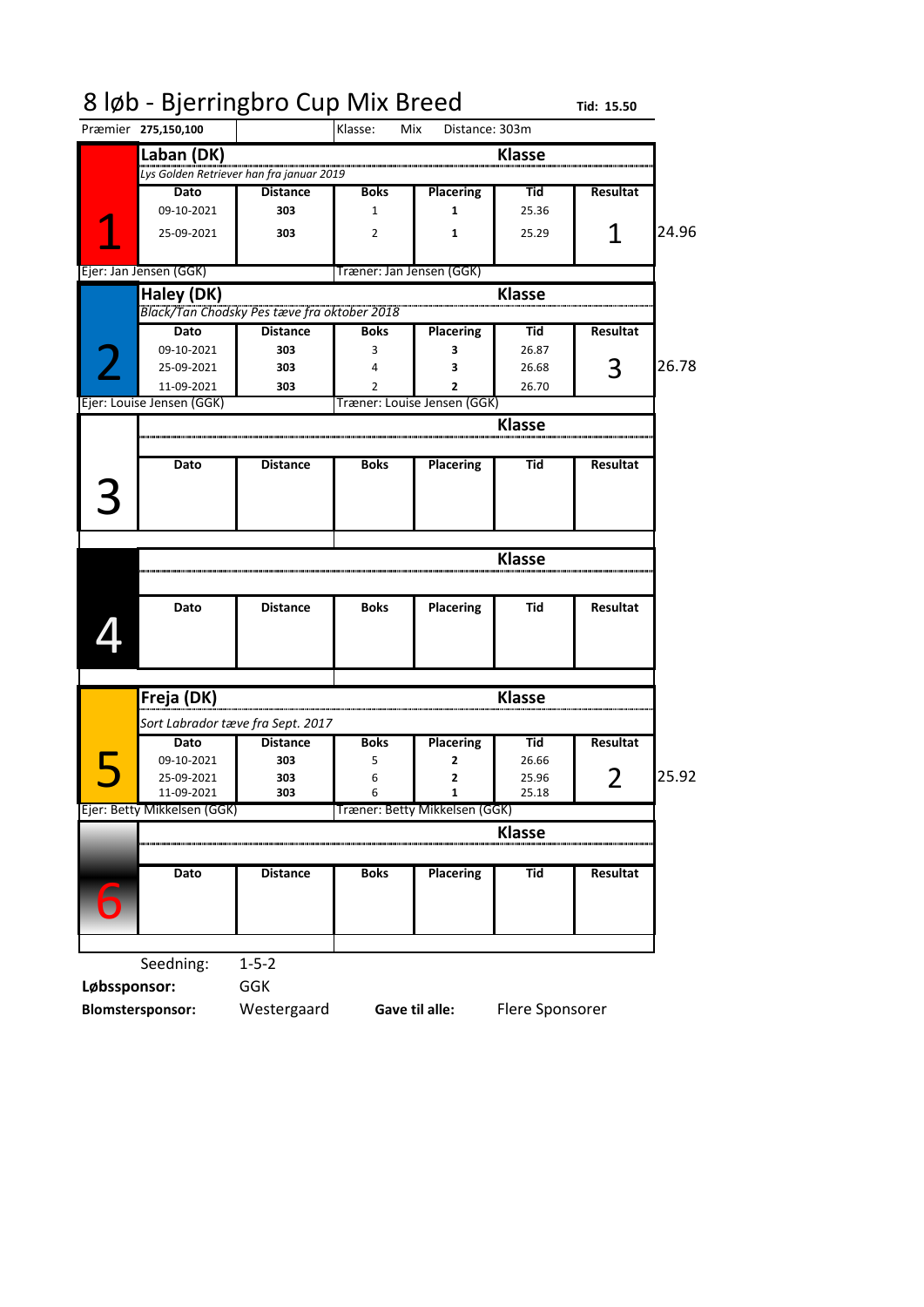|                                 | 9. løb - Bjerringbro Cup Greyhounds                                |                             |                                  |               | Tid: 16.05      |       |
|---------------------------------|--------------------------------------------------------------------|-----------------------------|----------------------------------|---------------|-----------------|-------|
| Præmier 275,150,100             |                                                                    | Klasse:<br>K1               | Distance: 303m                   |               |                 |       |
| Silverhill Josie (IE)           |                                                                    |                             |                                  | <b>Klasse</b> |                 |       |
|                                 | Sort tæve fra sept 2019 efter Secreto og Silverhill Exit           |                             |                                  |               |                 |       |
| Dato                            | <b>Distance</b>                                                    | <b>Boks</b>                 | <b>Placering</b>                 | Tid           | <b>Resultat</b> |       |
| 09-10-2021                      | 303                                                                | 2                           | 2                                | 17.82         |                 | 17.69 |
| 11-09-2021                      | 303                                                                | 2                           | 2                                | 17.73         |                 |       |
| 31-07-2021                      | 303                                                                | 1                           | 2                                | 18.03         |                 |       |
| Ejer: Karin Milling (KVF)       |                                                                    | Træner: Karin Milling (KVF) |                                  |               |                 |       |
|                                 |                                                                    |                             |                                  | <b>Klasse</b> |                 |       |
|                                 |                                                                    |                             |                                  |               |                 |       |
| Dato                            | <b>Distance</b>                                                    | <b>Boks</b>                 | <b>Placering</b>                 | Tid           | <b>Resultat</b> |       |
| Pennys Shiner (IE)              |                                                                    |                             |                                  | <b>Klasse</b> |                 |       |
|                                 | Brindle han fra okt. 2015 efter Deanridge Viking og Pennys Papaver |                             |                                  |               |                 |       |
| Dato                            | <b>Distance</b>                                                    | <b>Boks</b>                 | <b>Placering</b>                 | Tid           | <b>Resultat</b> |       |
| 09-10-2021                      | 303                                                                | 2                           | 1                                | 17.78         |                 | 18.07 |
| 25-09-2021                      | 524                                                                | 2                           | 1                                | 31.89         | З               |       |
| 11-09-2021                      | 303                                                                | $\mathfrak z$               | 1                                | 18.00         |                 |       |
| Ejer: Helle & Rikke (GGK & TGK) |                                                                    |                             | Træner: Rikke Bankov (GGK & TGK) |               |                 |       |
|                                 |                                                                    |                             |                                  | Klasse        |                 |       |
| Dato                            | <b>Distance</b>                                                    | <b>Boks</b>                 | <b>Placering</b>                 | Tid           | <b>Resultat</b> |       |
|                                 |                                                                    |                             |                                  | <b>Klasse</b> |                 |       |
| Dato                            | <b>Distance</b>                                                    | <b>Boks</b>                 | <b>Placering</b>                 | Tid           | <b>Resultat</b> |       |
|                                 |                                                                    |                             |                                  |               |                 |       |
|                                 | <b>Black Baccara Rose (DK)</b>                                     |                             |                                  | <b>Klasse</b> |                 |       |
|                                 | Sort tæve fra jun 2018 efter Fifis Whitesox og Monroe Flyer        |                             |                                  |               |                 |       |
| Dato                            | <b>Distance</b>                                                    | <b>Boks</b>                 | <b>Placering</b>                 | Tid           | <b>Resultat</b> |       |
| 09-10-2021                      | 303                                                                | 5                           | 1                                | 17.79         |                 | 17.70 |
| 11-09-2021                      | 303                                                                | 6                           | 1                                | 17.62         | 2               |       |
| 31-07-2021                      | 303                                                                | 6                           | 1                                | 17.80         |                 |       |
| Ejer: Føhns/Søtofte (KVF)       |                                                                    |                             | Træner: Føhns/Søtofte (KVF)      |               |                 |       |
| Seedning:                       | $6 - 3 - 1$                                                        |                             |                                  |               |                 |       |
| Løbssponsor:                    | <b>GGK</b>                                                         |                             |                                  |               |                 |       |
|                                 |                                                                    |                             |                                  |               |                 |       |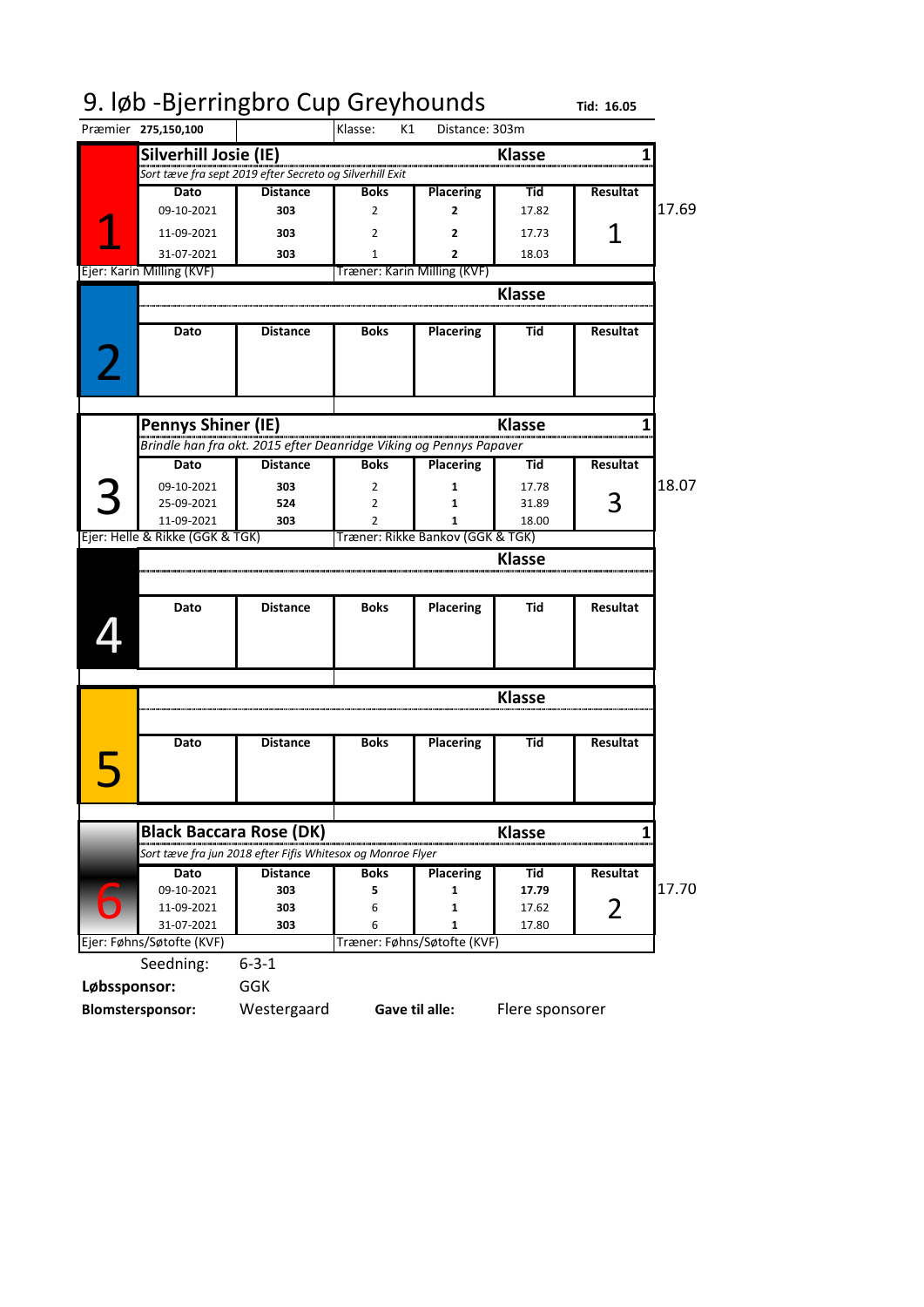# 10. løb -Bjerringbro Cup Mix Breed rid: 16.20<br>Præmier 275,150,100 | IKlasse: Mix Distance: 303m

Præmier **275,150,100 Klasse Dato Distance Boks Placering Tid Resultat Klasse Dato Distance Boks Placering Tid Resultat** 09-10-2021 **303** 2 **4** 27.00 28-08-2021 **100** 2 **2** 10.86 26.77 **31-07-2021 303 2 33 26.42**<br> **12 2 3** 26.42<br> **13 26.42 2 26.42 17 2010 2 26.42 26.42 26.42 Klasse Dato Distance Boks Placering Tid Resultat Klasse Dato Distance Boks Placering Tid Resultat** 09-10-2021 **303** 4 **5** 27.63 25-09-2021 **303** 3 **1** 27.24 27.39 11-09-2021 **303** 3 1 1 27.66 **Klasse Dato Distance Boks Placering Tid Resultat Klasse Dato Distance Boks Placering Tid Resultat** 09-10-2021 **303** 6 **6** 27.66 25-09-2021 **303** 6 **2** 27.43 27.80 11-09-2021 **303** 5 **3** 27.64 Seedning: 2-6-4 **Løbssponsor:** GGK **Blomstersponsor:** Westergaard Distance: 303m 1 2 **Zorra (DK)** *Sort/hvid Bordercolliemix tæve fra december 2012* 1 Træner: Dorte Jeremiassen (GGK) 3 4 **Kahlu (DK)** *Black and tan Chodsky Pes tæve fra april 2020* 2 Ejer: Bitten Kristensen (GGK) Træner: Bitten Kristensen (GGK) 5 **Gave til alle:** Flere sponsorer 6 **Enya (DK)** *Sort Labrador tæve fra maj 2016* 3 Ejer: Simone Schrøder Falckenberg (GGK) Træner: Simone Schrøder Falckenberg (GGK)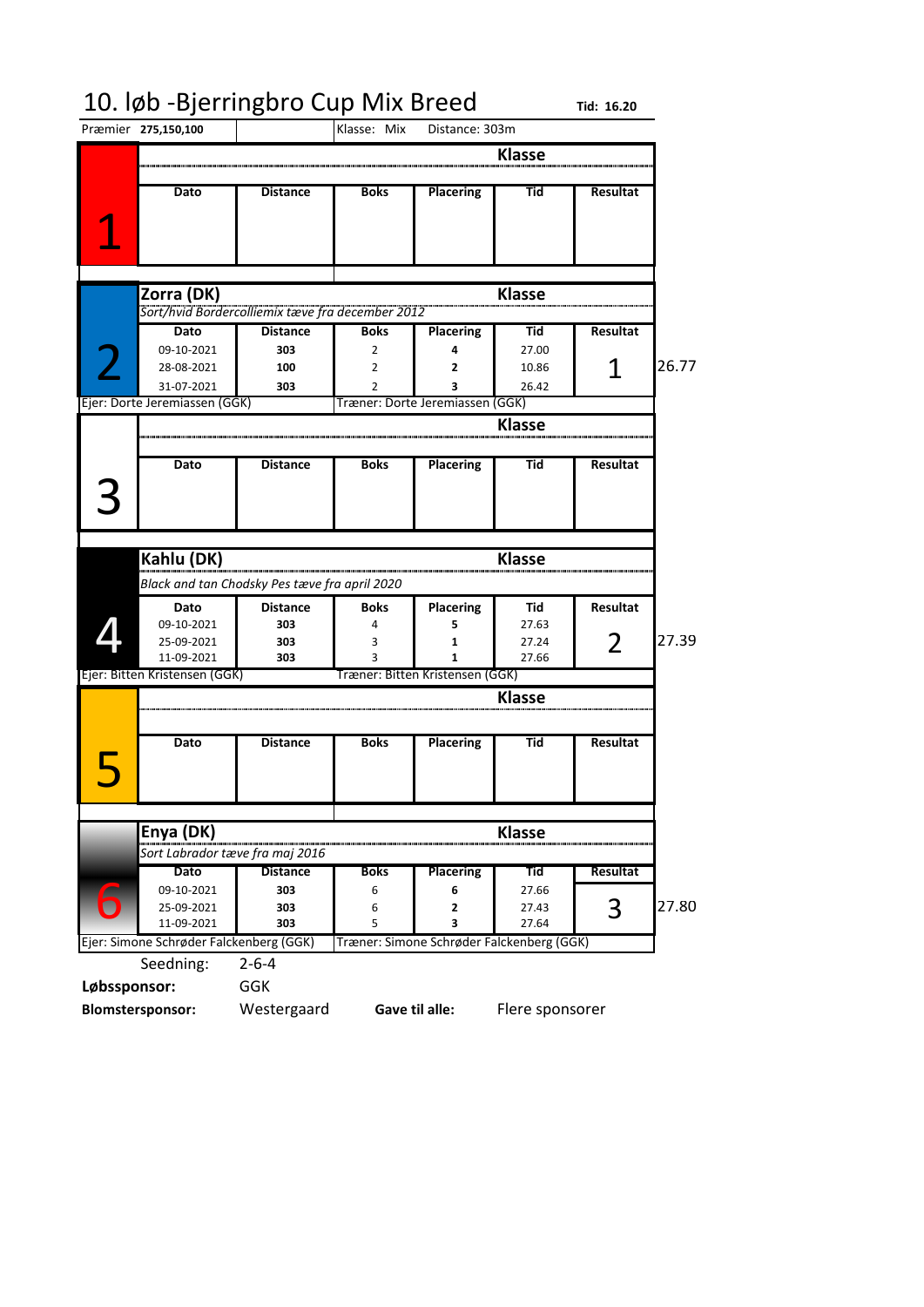| 11. løb Bjerringbro Cup Greyhounds |                                                                                | Klasse: K4-5 |                                      |               | Tid: 16.35      |       |
|------------------------------------|--------------------------------------------------------------------------------|--------------|--------------------------------------|---------------|-----------------|-------|
| Præmier 400,200,100                |                                                                                |              | Distance: 303m                       |               |                 |       |
| <b>Awesome Kenzo (IE)</b>          |                                                                                |              |                                      | <b>Klasse</b> | 5               |       |
|                                    | Hvid/Brindle han fra juli 2020 efter Boylesportsmagic og Killeacle Eileen      |              |                                      |               |                 |       |
| Dato                               | <b>Distance</b>                                                                | <b>Boks</b>  | <b>Placering</b>                     | Tid           | <b>Resultat</b> |       |
|                                    |                                                                                |              |                                      |               |                 |       |
|                                    |                                                                                |              |                                      |               | 4               | 19.77 |
|                                    |                                                                                |              |                                      |               |                 |       |
| Ejer: Hansen/Wydojnik (KVF)        |                                                                                |              | Træner: Nina Wydojnik (KVF)          |               |                 |       |
| Lucky Feet (DK)                    |                                                                                |              |                                      | <b>Klasse</b> | 5               |       |
|                                    | Sort han fra november 2019 efter Pennys Shiner og Something Special            |              |                                      |               |                 |       |
| Dato                               | <b>Distance</b>                                                                | <b>Boks</b>  | <b>Placering</b>                     | Tid           | <b>Resultat</b> |       |
| 25-09-2021                         | 303                                                                            | 2            | 4                                    | 18.94         |                 | 19.16 |
| 11-09-2021                         | 303                                                                            | 2            | 4                                    | 18.98         |                 |       |
| Ejer: Rikke Bankov (GGK & TGK)     |                                                                                |              | Træner: Rikke Bankov (GGK & TGK)     |               |                 |       |
|                                    |                                                                                |              |                                      | <b>Klasse</b> |                 |       |
|                                    |                                                                                |              |                                      |               |                 |       |
| Dato                               | <b>Distance</b>                                                                | <b>Boks</b>  | <b>Placering</b>                     | Tid           | <b>Resultat</b> |       |
|                                    |                                                                                |              |                                      |               |                 |       |
|                                    |                                                                                |              |                                      |               |                 |       |
|                                    |                                                                                |              |                                      |               |                 |       |
|                                    |                                                                                |              |                                      |               |                 |       |
| <b>Diamond Stardust (DK)</b>       |                                                                                |              |                                      | <b>Klasse</b> | 4               |       |
|                                    | Sort han fra november 2019 efter Pennys Shiner og Something Special            |              |                                      |               |                 |       |
| Dato                               | <b>Distance</b>                                                                | <b>Boks</b>  | <b>Placering</b>                     | Tid           | <b>Resultat</b> |       |
| 09-10-2021                         | 524                                                                            | 4            | 3                                    | 33.41         |                 |       |
| 25-09-2021                         | 303                                                                            | 3            | 3                                    | 18.59         |                 | 18.49 |
| 11-09-2021                         | 303                                                                            | 3            |                                      | 18.88         |                 |       |
| Ejer; Mads Nørgaard Pedersen (GGK) |                                                                                |              | Træner: Mads Nørgaard Pedersen (GGK) |               |                 |       |
|                                    |                                                                                |              |                                      |               |                 |       |
|                                    | Lucy in the Sky with Diamonds (DK)                                             |              |                                      | <b>Klasse</b> | 5               |       |
|                                    |                                                                                |              |                                      |               |                 |       |
| Dato                               | Sort tæve fra maj 2020 efter Vancouver City og Monroe Flyer<br><b>Distance</b> | <b>Boks</b>  | <b>Placering</b>                     | Tid           | Resultat        |       |
|                                    |                                                                                |              |                                      |               |                 |       |
|                                    |                                                                                |              |                                      |               |                 | 18.55 |
|                                    |                                                                                |              |                                      |               | $\angle$        |       |
| Ejer: Marianne Mamsen (KVF)        |                                                                                |              | Træner: Føhns/Søtofte (KVF)          |               |                 |       |
|                                    |                                                                                |              |                                      | <b>Klasse</b> |                 |       |
|                                    |                                                                                |              |                                      |               |                 |       |
| Dato                               | <b>Distance</b>                                                                | <b>Boks</b>  | <b>Placering</b>                     | Tid           | Resultat        |       |
|                                    |                                                                                |              |                                      |               |                 |       |
|                                    |                                                                                |              |                                      |               |                 |       |
|                                    |                                                                                |              |                                      |               |                 |       |
| Seedning:                          | 4-1-5 outsider 2                                                               |              |                                      |               |                 |       |

**Blomstersponsor:** Westergaard Flere sponsorer